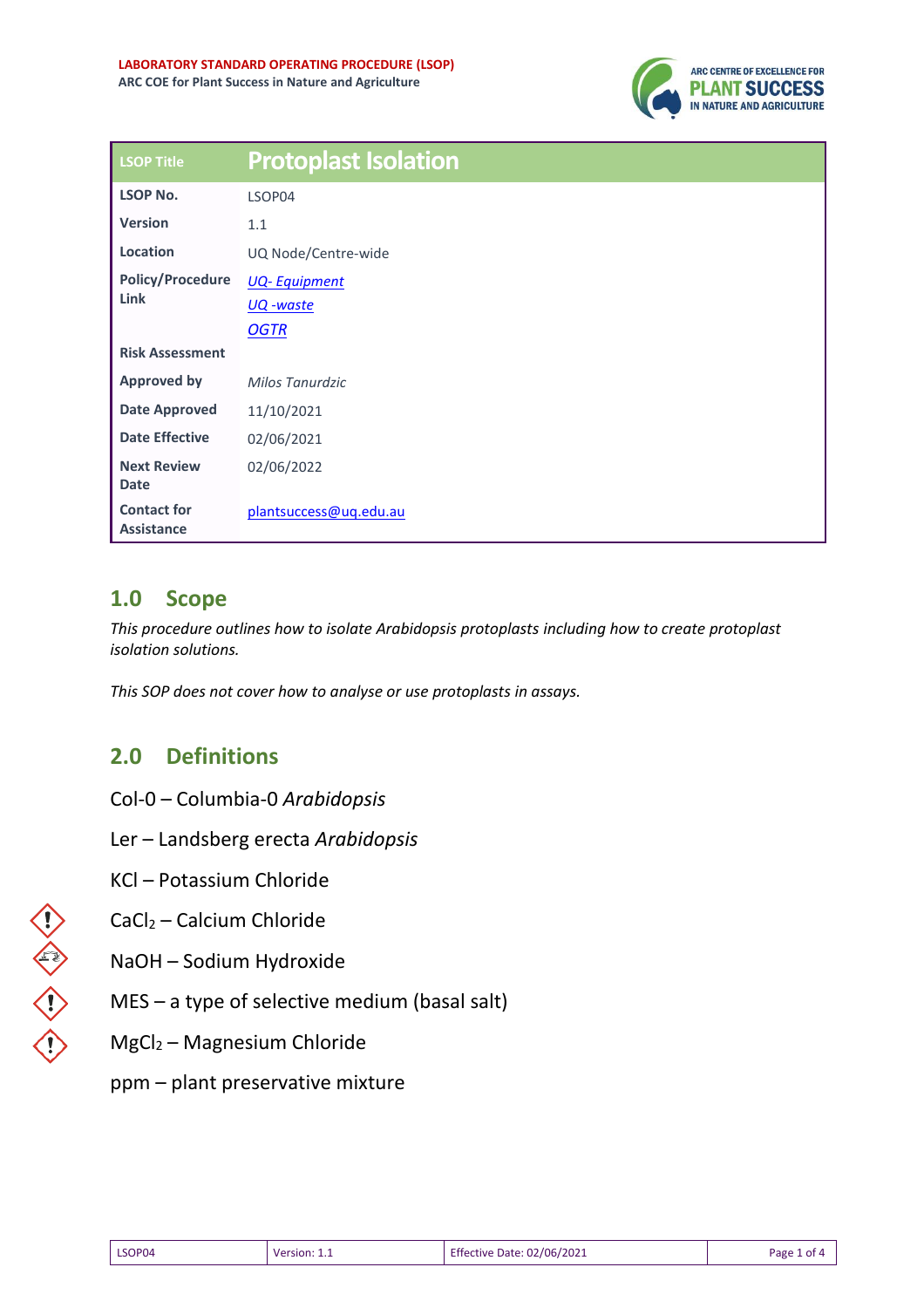## **3.0 Materials and Equipment**

- 1. Tweezers
- 2. Red Electrical Tape
- 3. Scalpel
- 4. Petri Dish
- 5. Platform Shaker
- 6. Microscope
- 7. Falcon Tubes
- 8. Centrifuge
- 9. Yellow 50µm CellTrics filter
- 10. Pipette and Pipette Tips

#### **4.0 Prescribed Actions**

- 1. Using a tweezer, take three-five leaves from Col-0 and three-five leaves from Ler (3-5 weeks old)
- 2. Stabilise upper epidermis to tape (red electric tape)
- 3. Cut around the leaf as close to the tissue as possible
- 4. Make very light incisions around vasculature near the petiole: one horizontal incision where the leaf meets the petiole and two horizontal incisions either side of the primary vein – this prevents the petiole being taken up with the tape
- 5. Place another piece of tape onto the lower epidermis, lightly press down on to the tape to ensure the entire surface of the lower epidermis is fixed to the tape
- 6. Pull the tape fixed to the lower epidermis away from the leaf holding the petiole for support (peeling away the lower epidermis)



- 7. Transfer the peeled leaves to a petri dish containing 10ml of enzyme solution and 10µl of plant preservative mixture (ppm).
- 8. Shake for 60 minutes on a platform shaker at 40rpm until protoplasts are released.

| LSOP04 | Version: 1.1 | Effective Date: 02/06/2021 | Page 2 of 4 |
|--------|--------------|----------------------------|-------------|
|--------|--------------|----------------------------|-------------|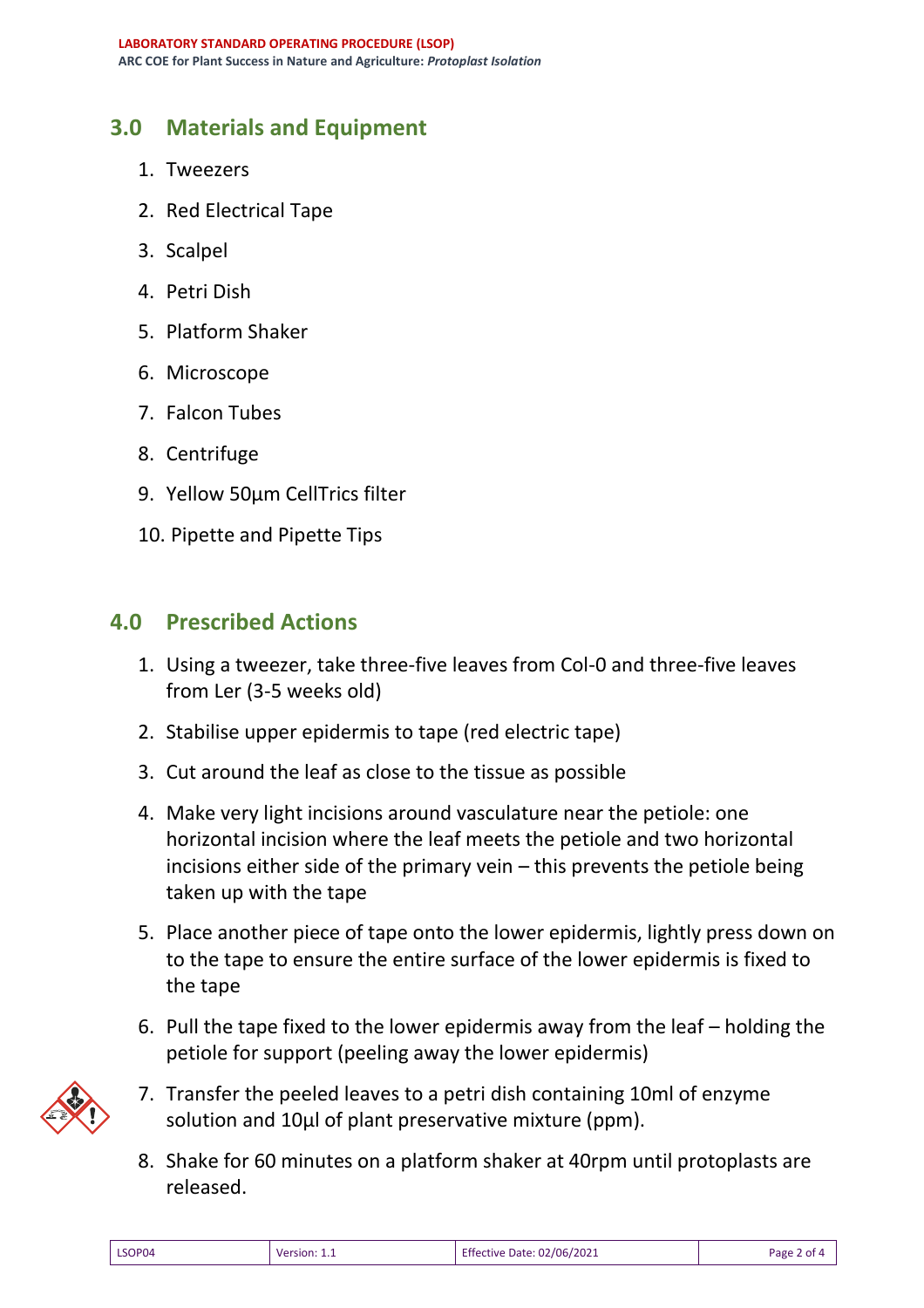- 9. Check presence of protoplasts with microscope (if solution is green you probably don't need to do this)
- 10. Filter solution using yellow 50µm CellTrics filter into 15ml falcon tubes

*NB: Blow first part of solution through – then the remainder of the solution will flow through*

- 11. Centrifuge protoplasts for 5 minutes at 100RCP (room temperature, acceleration & deceleration: 3)
- 12. Remove supernatant and wash with 10ml of enzyme buffer solution (count cells before next step)
- 13. Centrifuge protoplasts for 10 minutes at 100RCP (room temperature, acceleration & deceleration: 3)
- 14. Remove supernatant and resuspend pellet in MMg solution to a final concentration of 2 to the 5x10<sup>5</sup> cells/ml<sup>-1</sup>
- 15. Store cells in 15ml falcon tubes at -4°c, store horizontally to prevent cells sinking to the bottom of the tube and prevent hypoxia

See appendix for solutions

 $\bigvee$ 

| LSOP04<br>Version | - 1<br>02/06/2021<br>ective Date:<br>. | Page |
|-------------------|----------------------------------------|------|
|-------------------|----------------------------------------|------|